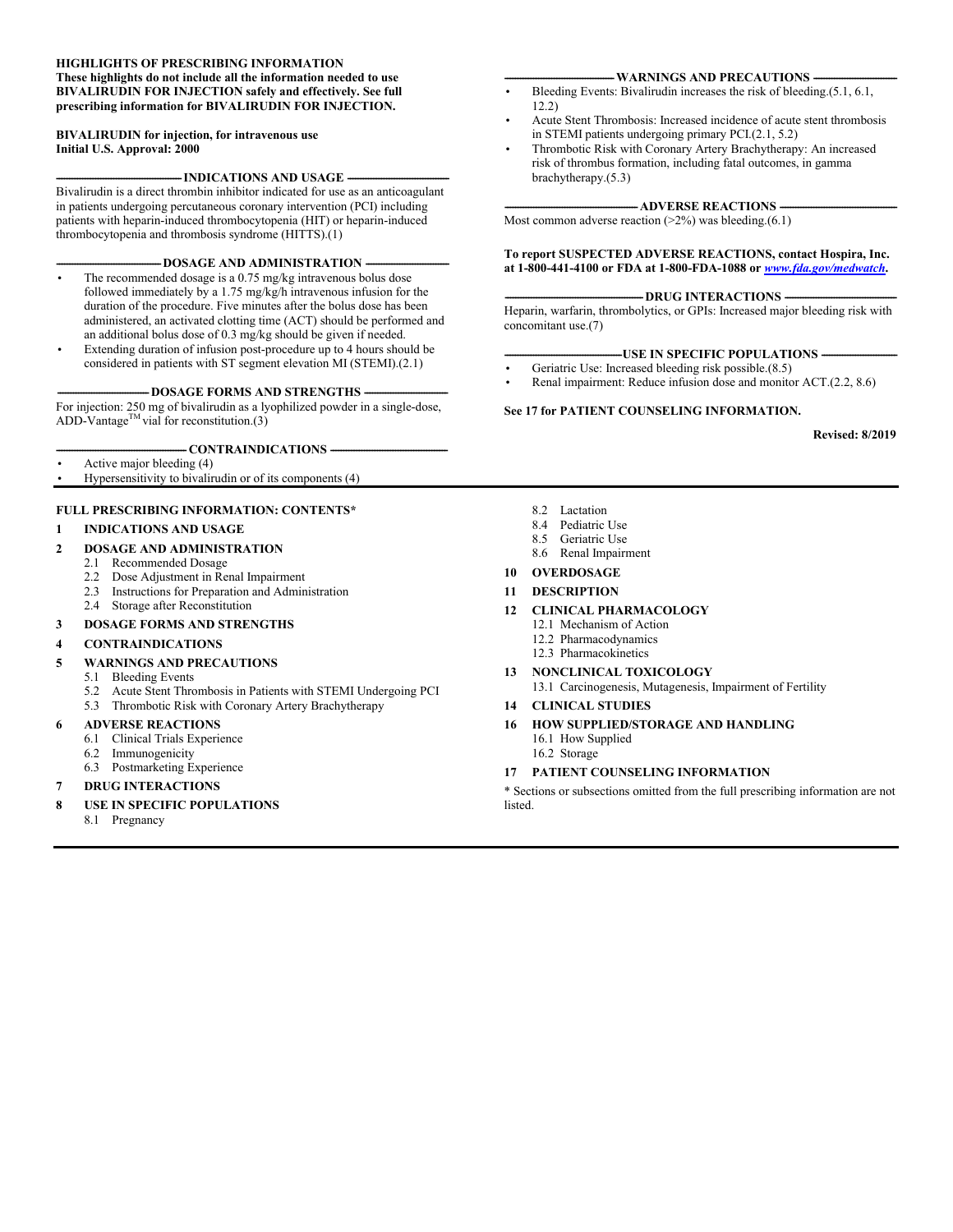# **FULL PRESCRIBING INFORMATION**

# **1 INDICATIONS AND USAGE**

Bivalirudin is indicated for use as an anticoagulant for use in patients undergoing percutaneous coronary intervention (PCI) including patients with heparin-induced thrombocytopenia and heparin-induced thrombocytopenia and thrombosis syndrome.

# **2 DOSAGE AND ADMINISTRATION**

#### **2.1 Recommended Dosage**

Bivalirudin has been studied only in patients receiving concomitant aspirin.

The recommended dose of bivalirudin is an intravenous bolus dose of 0.75 mg/kg, followed immediately by an infusion of 1.75 mg/kg/h for the duration of the procedure. Five minutes after the bolus dose has been administered, an activated clotting time (ACT) should be performed and an additional bolus of 0.3 mg/kg should be given if needed.

Extended duration of infusion following PCI at 1.75 mg/kg/h for up to 4 hours post-procedure should be considered in patients with ST segment elevation MI (STEMI).

### **2.2 Dose Adjustment in Renal Impairment**

### *Bolus Dose*

No reduction in the bolus dose is needed for any degree of renal impairment.

#### *Maintenance Infusion*

In patients with creatinine clearance less than 30 mL/min (by Cockcroft Gault equation), reduce the infusion rate to 1 mg/kg/h. Monitor anticoagulant status in patients with renal impairment.

In patients on hemodialysis, reduce the infusion rate to *0.25 mg/kg/h [see Use in Specific Populations (8.6), Clinical Pharmacology (12.3)].*

### **2.3 Instructions for Preparation and Administration**

Bivalirudin is intended for intravenous bolus injection and continuous infusion after reconstitution and dilution.

Preparation Instructions for Bolus Injection and Continuous Infusion

Bivalirudin for Injection ADD-Vantage™ vials must be diluted prior to IV administration with the ADD-Vantage™ diluent container (see Instructions for Use). The ADD-Vantage™ vial should be joined with a 50 mL ADD-Vantage™ flexible diluent container (5% Dextrose Injection or 0.9% Sodium Chloride Injection) to yield a final concentration of 5 mg/mL. The dose to be administered is adjusted according to the patient's weight (see Table 1).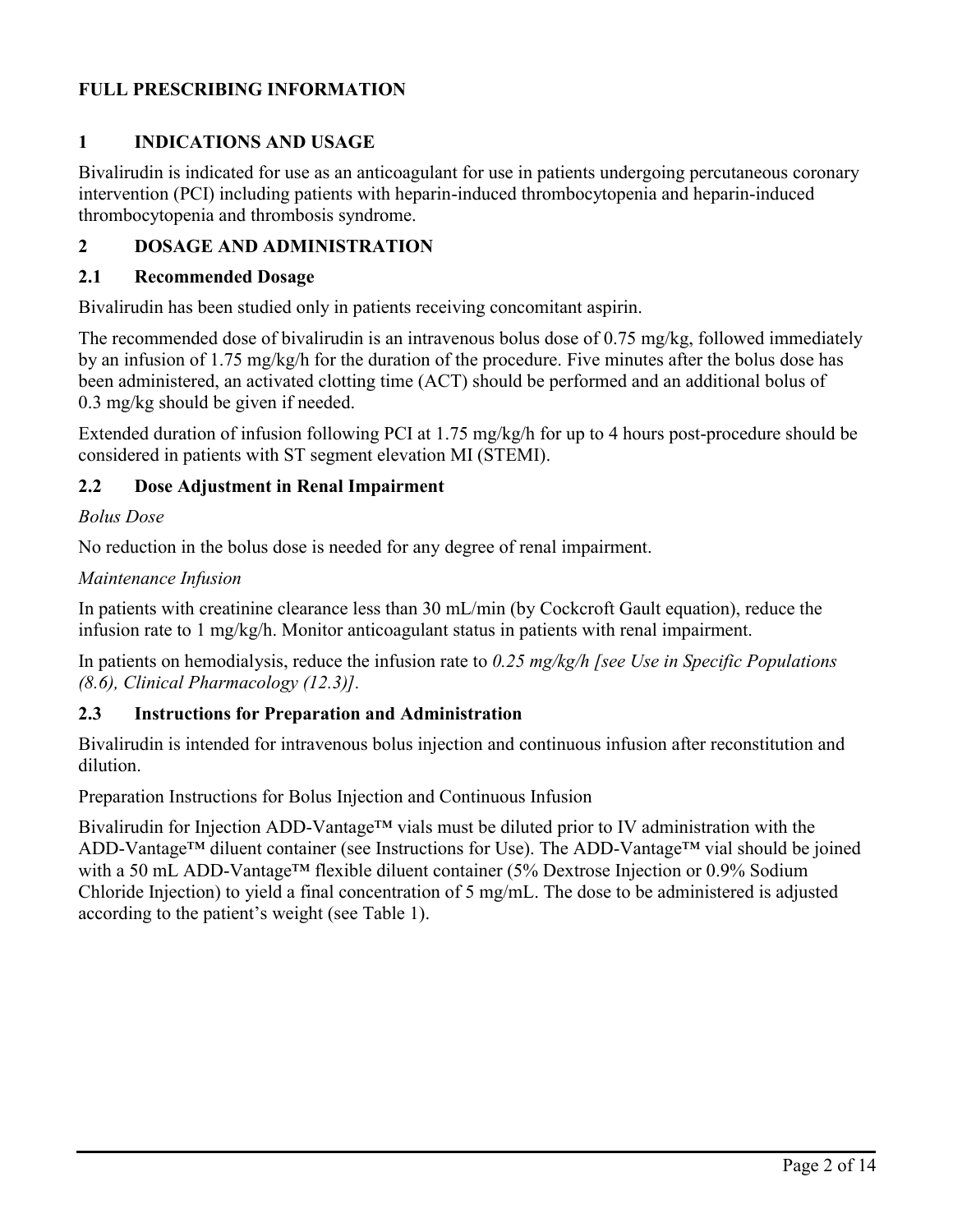| Weight     | Using 5 mg/mL                                    |                |  |
|------------|--------------------------------------------------|----------------|--|
| (kg)       | Concentration<br><b>Infusion</b><br><b>Bolus</b> |                |  |
|            | $0.75$ mg/kg                                     | $1.75$ mg/kg/h |  |
|            | (mL)                                             | (mL/h)         |  |
| 43 to 47   | $\tau$                                           | 16             |  |
| 48 to 52   | 7.5                                              | 17.5           |  |
| 53 to 57   | $\overline{8}$                                   | 19             |  |
| 58 to 62   | $\overline{9}$                                   | 21             |  |
| 63 to 67   | 10                                               | 23             |  |
| 68 to 72   | 10.5                                             | 24.5           |  |
| 73 to 77   | 11                                               | 26             |  |
| 78 to 82   | 12                                               | 28             |  |
| 83 to 87   | 13                                               | 30             |  |
| 88 to 92   | 13.5                                             | 31.5           |  |
| 93 to 97   | 14                                               | 33             |  |
| 98 to 102  | 15                                               | 35             |  |
| 103 to 107 | 16                                               | 37             |  |
| 108 to 112 | 16.5                                             | 38.5           |  |
| 113 to 117 | 17                                               | 40             |  |
| 118 to 122 | 18                                               | 42             |  |
| 123 to 127 | 19                                               | 44             |  |
| 128 to 132 | 19.5                                             | 45.5           |  |
| 133 to 137 | 20                                               | 47             |  |
| 138 to 142 | 21                                               | 49             |  |
| 143 to 147 | 22                                               | 51             |  |
| 148 to 152 | 22.5                                             | 52.5           |  |

# **Table 1. Dosing Table**

# Drug Compatibilities

No incompatibilities have been observed with glass bottles or polyvinyl chloride bags and administration sets.

Do not administer the drugs listed in Table 2 in the same intravenous line with bivalirudin.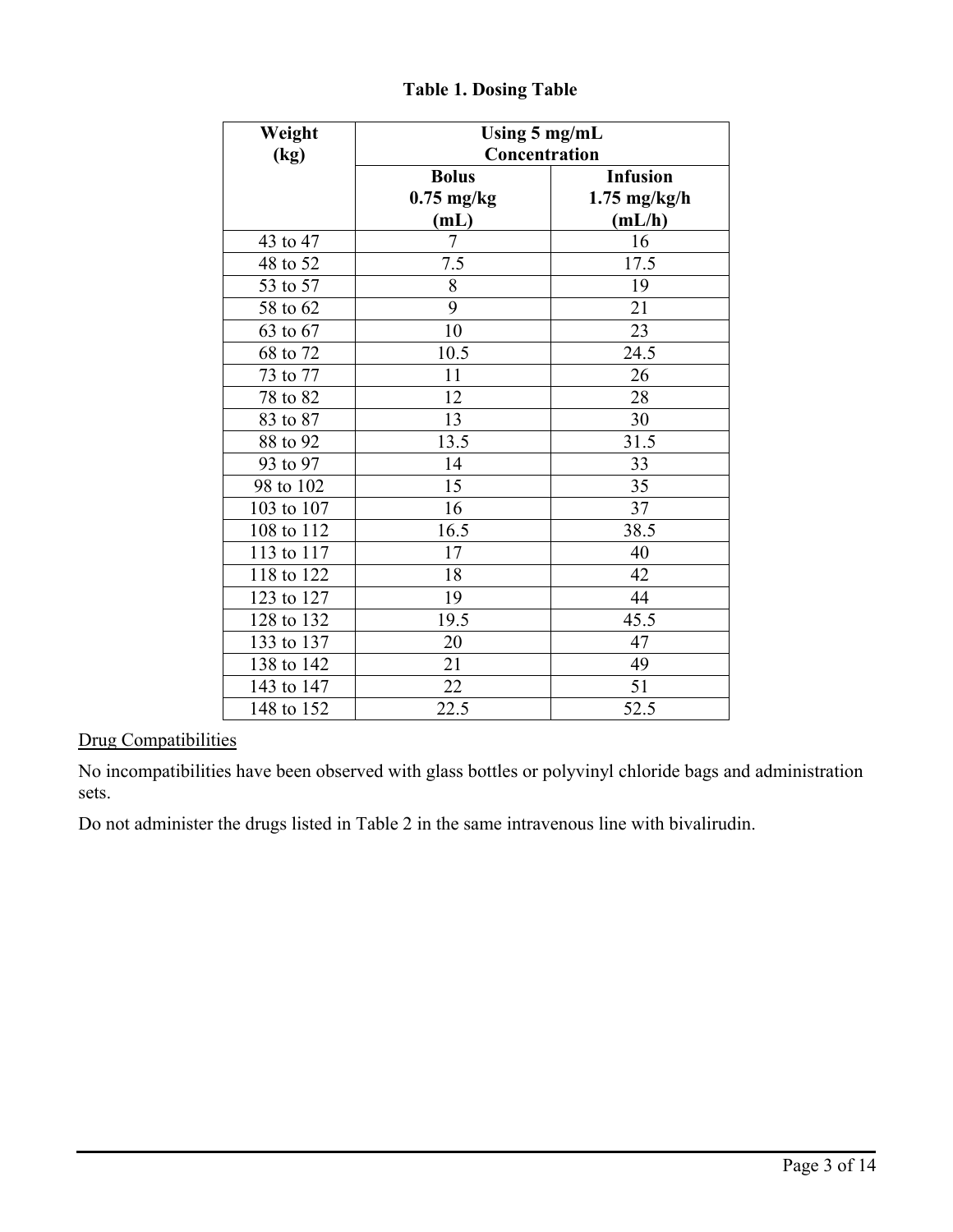### **Table 2. Drugs Not for Administration in the Same Intravenous Line with Bivalirudin**

Parenteral drug products should be inspected visually for particulate matter and discoloration prior to administration. Preparations of bivalirudin containing particulate matter should not be used. Reconstituted material will be a clear to slightly opalescent, colorless to slightly yellow solution.

### **Instructions for Use**

### **These instructions for use should be made available to the individuals who perform the reconstitution steps.**

### **To Open:**

Peel overwrap at corner and remove solution container. Some opacity of the plastic due to moisture absorption during the sterilization process may be observed. This is normal and does not affect the solution quality or safety. The opacity will diminish gradually.

### **To Assemble Vial and Flexible Diluent Container:**

#### **(Use Aseptic Technique)**

- 1. Remove the protective covers from the top of the vial and the vial port on the diluent container as follows:
	- a. To remove the breakaway vial cap, swing the pull ring over the top of the vial and pull down far enough to start the opening (See Figure 1.), then pull straight up to remove the cap. (See Figure 2.)

**NOTE:** Once the breakaway cap has been removed, do not access vial with syringe.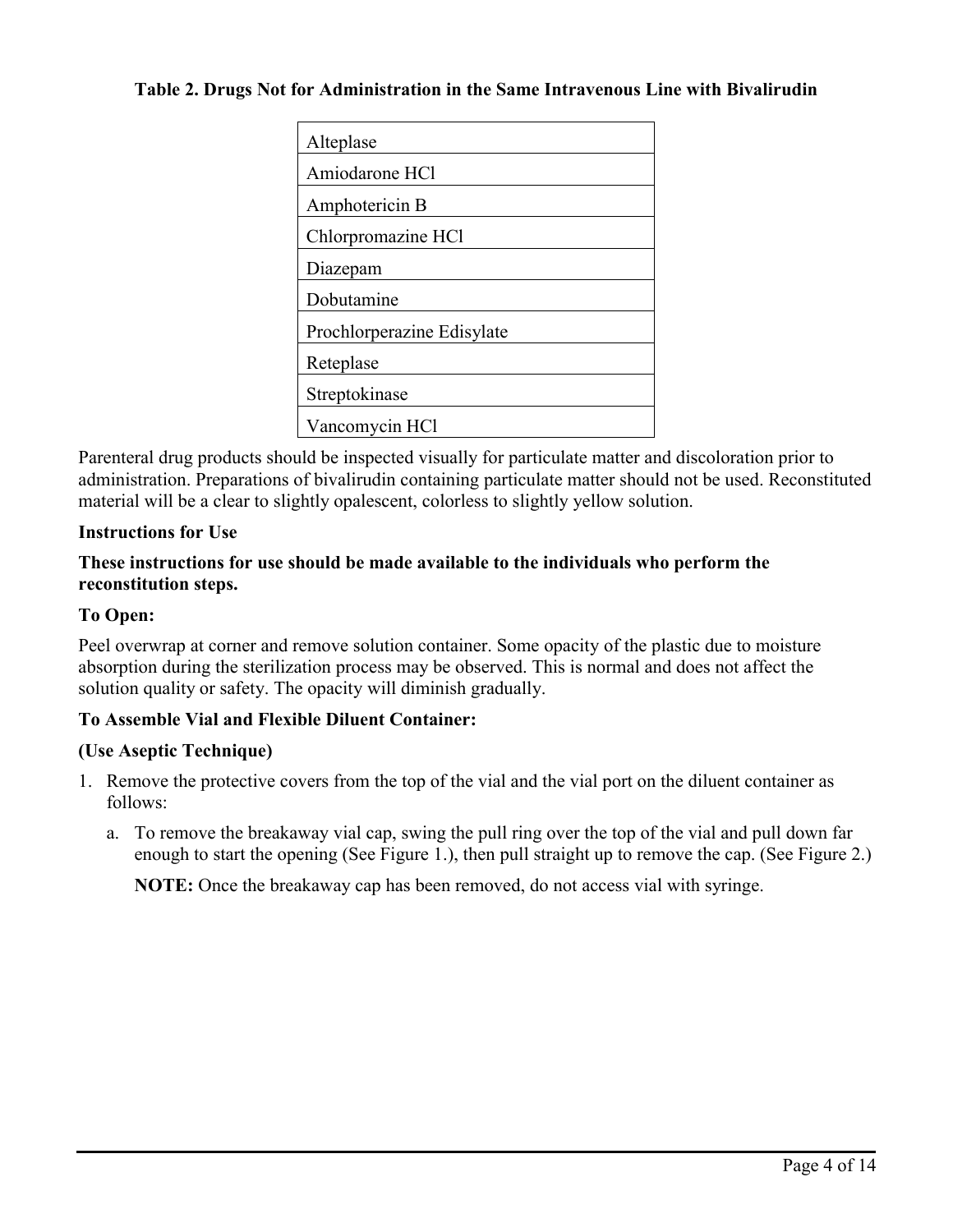

- b. To remove the vial port cover, grasp the tab on the pull ring, pull up to break the three tie strings, then pull back to remove the cover. (See Figure 3.)
- 2. Screw the vial into the vial port until it will go no further. THE VIAL MUST BE SCREWED IN TIGHTLY TO ASSURE A SEAL. This occurs approximately 1/2 turn (180°) after the first audible click. (See Figure 4.) The clicking sound does not assure a seal; the vial must be turned as far as it will go.

**NOTE:** Once vial is seated, do not attempt to remove. (See Figure 4.)

- 3. Recheck the vial to assure that it is tight by trying to turn it further in the direction of assembly.
- 4. Label appropriately.



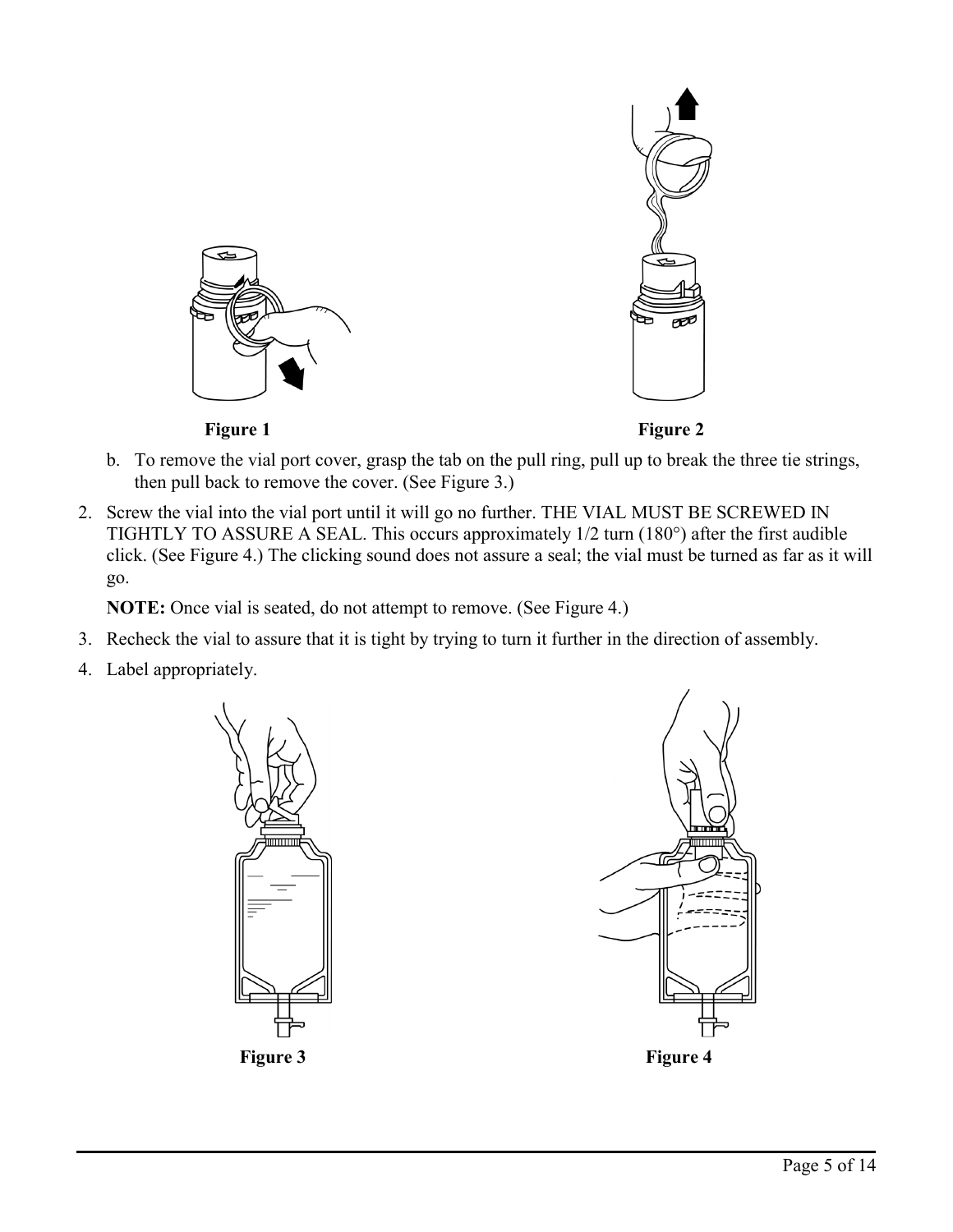# **To Reconstitute the Drug:**

- 1. Squeeze the bottom of the diluent container gently to inflate the portion of the container surrounding the end of the drug vial.
- 2. With the other hand, push the drug vial down into the container telescoping the walls of the container. Grasp the inner cap of the vial through the walls of the container. (See Figure 5.)
- **3. Pull the inner cap from the drug vial. (See Figure 6.) Verify that the rubber stopper has been pulled out, allowing the drug and diluent to mix.**
- 4. Mix container contents thoroughly and use within the specified time.
- 5. Look through the bottom of the vial to verify that the stopper has been removed and complete mixing has occurred. (See Figure 7.)

If the rubber stopper is not removed from the vial and medication is not released on the first attempt, the inner cap may be manipulated back into the rubber stopper without removing the drug vial from the diluent container. Repeat steps 3 through 5.



# **Preparation for Administration:**

### **(Use Aseptic Technique)**

- 1. Confirm the activation and admixture of vial contents.
- 2. Check for leaks by squeezing container firmly. If leaks are found, discard unit as sterility may be impaired.
- 3. Close flow control clamp of administration set.
- 4. Remove cover from outlet port at bottom of container.
- 5. Insert piercing pin of administration set into port with a twisting motion until the pin is firmly seated. **NOTE:** See full directions on administration set carton.
- 6. Lift the free end of the hanger loop on the bottom of the vial, breaking the two tie strings. Bend the loop outward to lock it in the upright position, then suspend container from hanger.
- 7. Squeeze and release drip chamber to establish proper fluid level in chamber.
- 8. Open flow control clamp and clear air from set. Close clamp.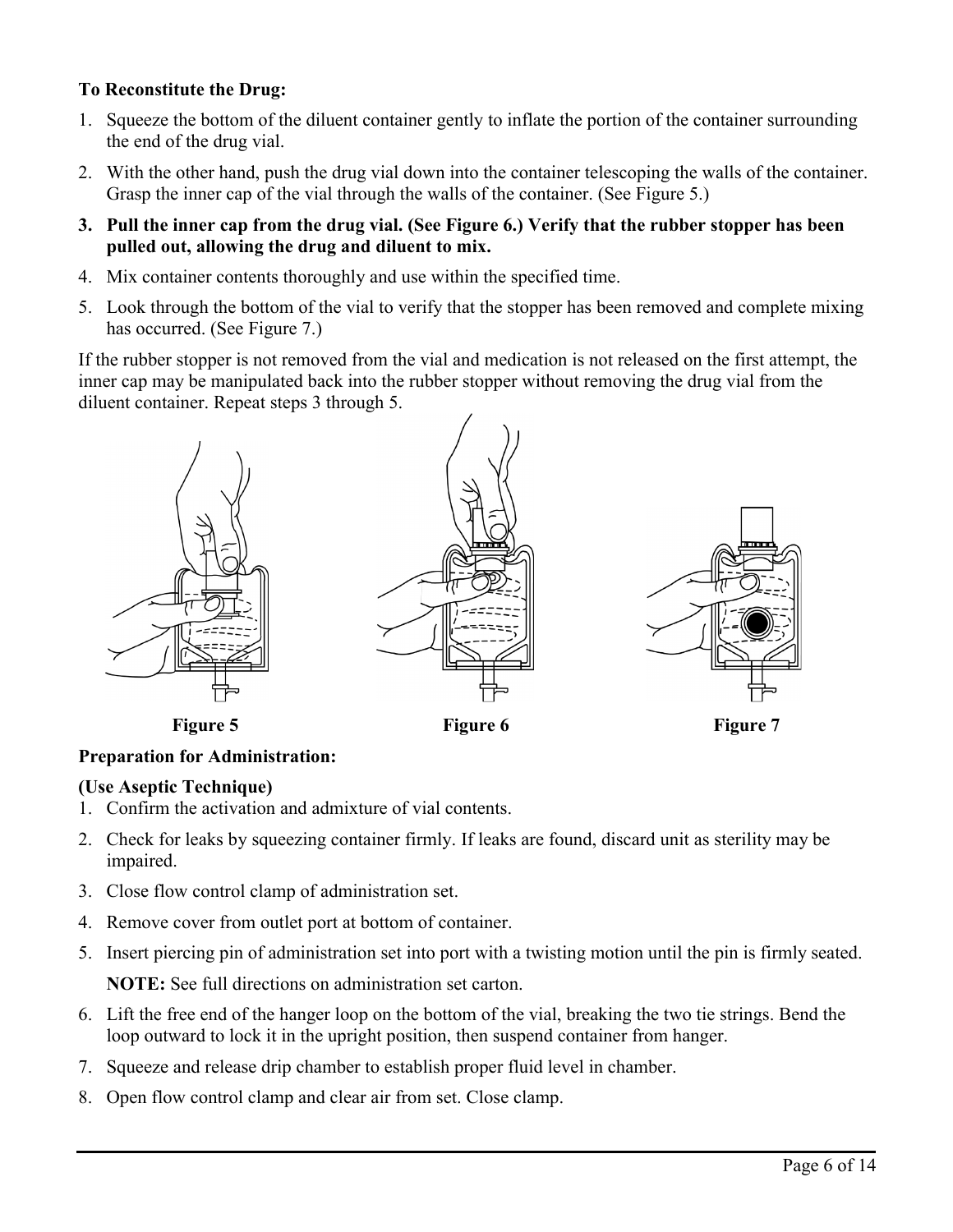9. Attach set to venipuncture device. If device is not indwelling, prime and make venipuncture.

10. Regulate rate of administration with flow control clamp.

### **2.4 Storage after Reconstitution**

Do not freeze reconstituted or diluted bivalirudin. Reconstituted material may be stored at 2 to  $8\degree$  for up to 24 hours. Diluted bivalirudin with a concentration of between 0.5 mg/mL and 5 mg/mL is stable at room temperature for up to 24 hours. Discard any unused portion of reconstituted solution remaining in the vial.

# **3 DOSAGE FORMS AND STRENGTHS**

For injection: 250 mg of bivalirudin as a lyophilized powder in a single-dose, ADD-Vantage™ vial for reconstitution. Each vial contains 250 mg of bivalirudin equivalent to an average of 275 mg bivalirudin trifluoroacetate\*.

\* *The range of bivalirudin trifluoroacetate is 270 to 280 mg based on a range of trifluoroacetic acid composition of 1.7 to 2.6 equivalents.*

# **4 CONTRAINDICATIONS**

Bivalirudin is contraindicated in patients with:

- Active major bleeding;
- Hypersensitivity (e.g., anaphylaxis) to bivalirudin or its components *[see Adverse Reactions (6.3)].*

# **5 WARNINGS AND PRECAUTIONS**

### **5.1 Bleeding Events**

Bivalirudin increases the risk of bleeding *[see Adverse Reactions (6.1)]*. An unexplained fall in blood pressure or hematocrit should lead to serious consideration of a hemorrhagic event and cessation of bivalirudin administration. Monitor patients receiving bivalirudin for signs and symptoms of bleeding. Monitor patients with disease states associated with an increased risk of bleeding more frequently for bleeding.

# **5.2 Acute Stent Thrombosis in Patients with STEMI Undergoing PCI**

Acute stent thrombosis (AST) (<4 hours) has been observed at a greater frequency in bivalirudin treated patients (1.2%, 36/2,889) compared to heparin treated patients (0.2%, 6/2,911) with STEMI undergoing primary PCI. Among patients who experienced an AST, one fatality (0.03%) occurred in a bivalirudin treated patient and one fatality (0.03%) in a heparin treated patient. These patients have been managed by Target Vessel Revascularization (TVR). Patients should remain for at least 24 hours in a facility capable of managing ischemic complications and should be carefully monitored following primary PCI for signs and symptoms consistent with myocardial ischemia.

# **5.3 Thrombotic Risk with Coronary Artery Brachytherapy**

An increased risk of thrombus formation, including fatal outcomes, has been associated with the use of bivalirudin in gamma brachytherapy.

If a decision is made to use bivalirudin during brachytherapy procedures, maintain meticulous catheter technique, with frequent aspiration and flushing, paying special attention to minimizing conditions of stasis within the catheter or vessels *[see Adverse Reactions (6.1)].*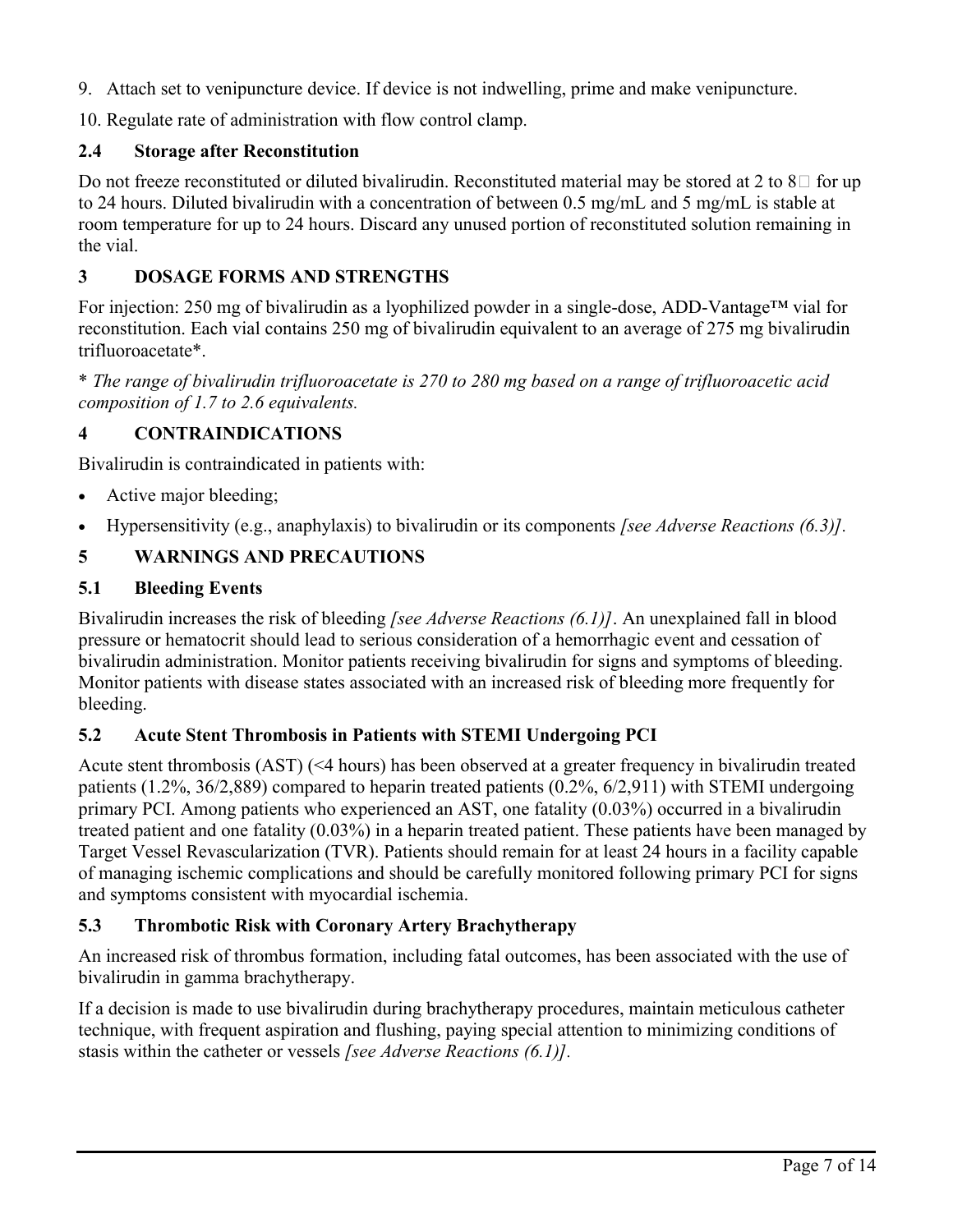# **6 ADVERSE REACTIONS**

### **6.1 Clinical Trials Experience**

Because clinical trials are conducted under widely varying conditions, adverse reaction rates observed in the clinical trials of a drug cannot be directly compared to rates in the clinical trials of another drug and may not reflect the rates observed in practice.

In the BAT trials, 79 of the 2,161 (3.7%) patients undergoing PCI for treatment of unstable angina and randomized to bivalirudin experienced major bleeding events which consisted of: intracranial bleeding, retroperitoneal bleeding, and clinically overt bleeding with a decrease in hemoglobin >3 g/dL or leading to a transfusion of >2 units of blood.

### **6.2 Immunogenicity**

As with all peptides, there is potential for immunogenicity. The detection of antibody formation is highly dependent on the sensitivity and specificity of the assay. Additionally, the observed incidence of antibody (including neutralizing antibody) positivity in an assay may be influenced by several factors including assay methodology, sample handling, timing of sample collection, concomitant medications, and underlying disease. For these reasons, comparison of the incidence of antibodies to bivalirudin in the studies described below with the incidence of antibodies in other studies or to other products may be misleading.

In *in vitro* studies, bivalirudin exhibited no platelet aggregation response against sera from patients with a history of HIT/HITTS.

Among 494 subjects who received bivalirudin in clinical trials and were tested for antibodies, 2 subjects had treatment-emergent positive bivalirudin antibody tests. Neither subject demonstrated clinical evidence of allergic or anaphylactic reactions and repeat testing was not performed. Nine additional patients who had initial positive tests were negative on repeat testing.

### **6.3 Postmarketing Experience**

Because postmarketing adverse reactions are reported voluntarily from a population of uncertain size, it is not always possible to reliably estimate their frequency or establish a causal relationship to drug exposure.

The following adverse reactions have been identified during post approval use of bivalirudin: fatal bleeding; hypersensitivity and allergic reactions including reports of anaphylaxis; lack of anticoagulant effect; thrombus formation during PCI with and without intracoronary brachytherapy, including reports of fatal outcomes; pulmonary hemorrhage; cardiac tamponade; and INR increased.

### **7 DRUG INTERACTIONS**

In clinical trials in patients undergoing PCI/percutaneous transluminal coronary angioplasty (PTCA), co-administration of bivalirudin with heparin, warfarin, thrombolytics, or GPIs was associated with increased risks of major bleeding events compared to patients not receiving these concomitant medications.

# **8 USE IN SPECIFIC POPULATIONS**

### **8.1 Pregnancy**

### Risk Summary

There are no data available on use of bivalirudin in pregnant women to inform a drug-associated risk of adverse developmental outcomes. Reproduction studies in rats and rabbits administered subcutaneously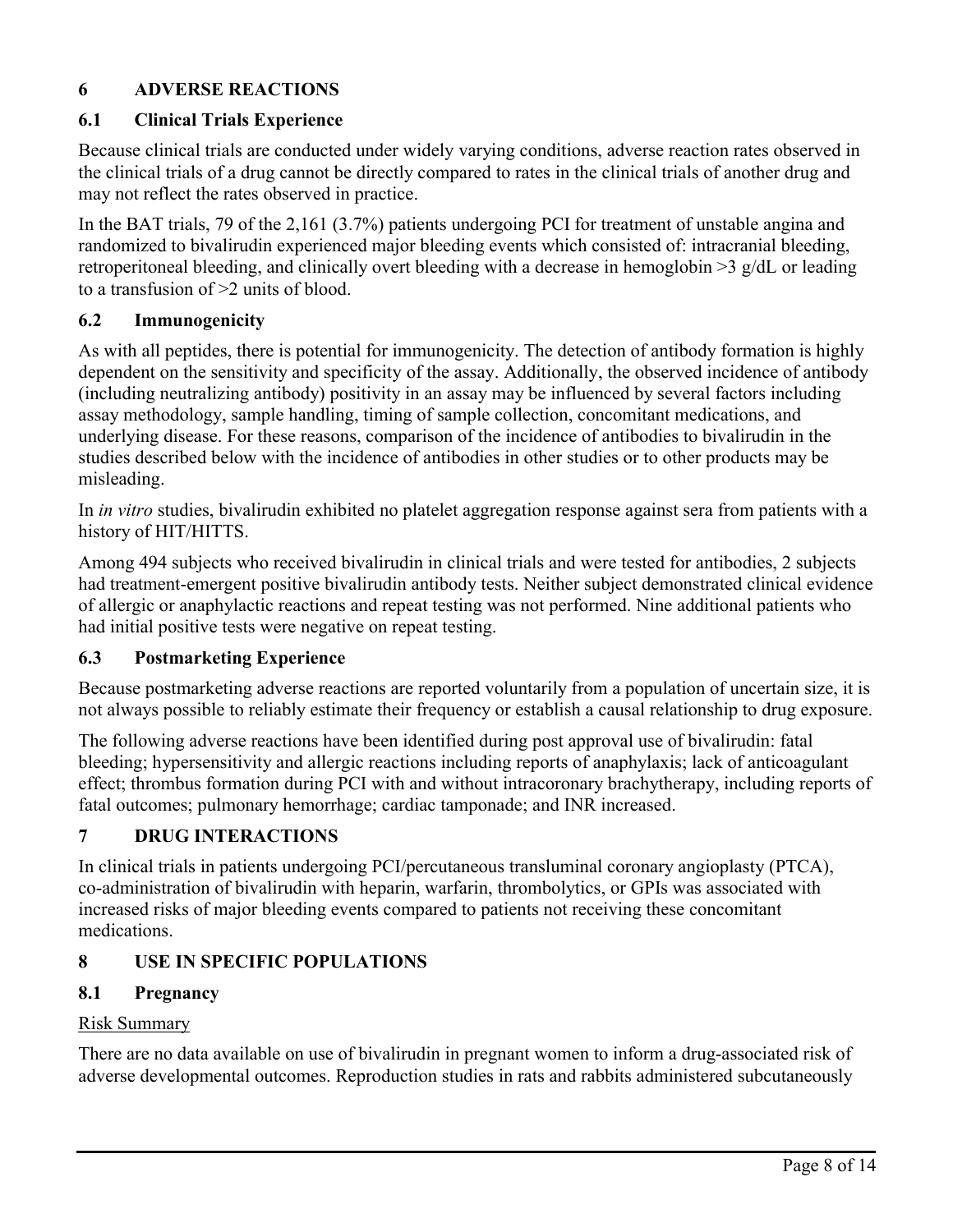doses up to 1.6 times and 3.2 times the maximum recommended human dose (MRHD) of 15 mg/kg/day based on body surface area (BSA) during organogenesis, respectively, revealed no evidence of fetal harm.

All pregnancies have a background risk of birth defect, loss, or other adverse outcomes. The estimated background risk of major birth defects and miscarriage for the indicated population is unknown. In the U.S. general population, the estimated background risk of major birth defects and miscarriage in clinically recognized pregnancies is 2 to 4% and 15 to 20%, respectively.

# *Data*

## *Animal Data*

Reproductive studies have been performed in rats at subcutaneous doses up to 150 mg/kg/day (1.6 times the maximum recommended human dose based on body surface area) and rabbits at subcutaneous doses up to 150 mg/kg/day (3.2 times the maximum recommended human dose based on body surface area). These studies revealed no harm to the fetus attributable to bivalirudin.

At 500 mg/kg/day (equivalent to 5.4 times the maximum recommended human dose based on body surface area) subcutaneously, litter sizes and live fetuses in rats were reduced. Fetal skeletal variations were also noted. Some of these changes could be attributed to maternal toxicity observed at high doses.

There is no study covering the peri-natal period because of the potential complications of drug-induced hemorrhage during delivery.

### **8.2 Lactation**

### Risk Summary

It is not known whether bivalirudin is present in human milk. No data are available on the effects on the breastfed child or on milk production.

Bivalirudin was administered to lactating rats in reproduction studies (*see Data*). The developmental and health benefits of breastfeeding should be considered along with the mother's clinical need for bivalirudin and any potential adverse effects on the breastfed child from bivalirudin or from the underlying maternal condition.

# *Data*

# *Animal Data*

Reproduction studies conducted in lactating female rats dosed subcutaneously daily with bivalirudin at doses up to 150 mg/kg/day (1.6 times the maximum recommended human dose, based on body surface area) from day 2 through day 20 of lactation revealed no adverse developmental outcomes to the pups.

# **8.4 Pediatric Use**

The safety and effectiveness of bivalirudin in pediatric patients have not been established.

# **8.5 Geriatric Use**

In studies of patients undergoing PCI, 44% were  $\geq 65$  years of age and 12% of patients were  $\geq 75$  years old. Elderly patients experienced more bleeding events than younger patients.

# **8.6 Renal Impairment**

The disposition of bivalirudin was studied in PTCA patients with mild, moderate and severe renal impairment. The clearance of bivalirudin was reduced approximately 21% in patients with moderate and severe renal impairment and was reduced approximately 70% in dialysis-dependent patients *[see Clinical Pharmacology* (12.3)]. Reduce the infusion dose of bivalirudin and monitor the anticoagulant status more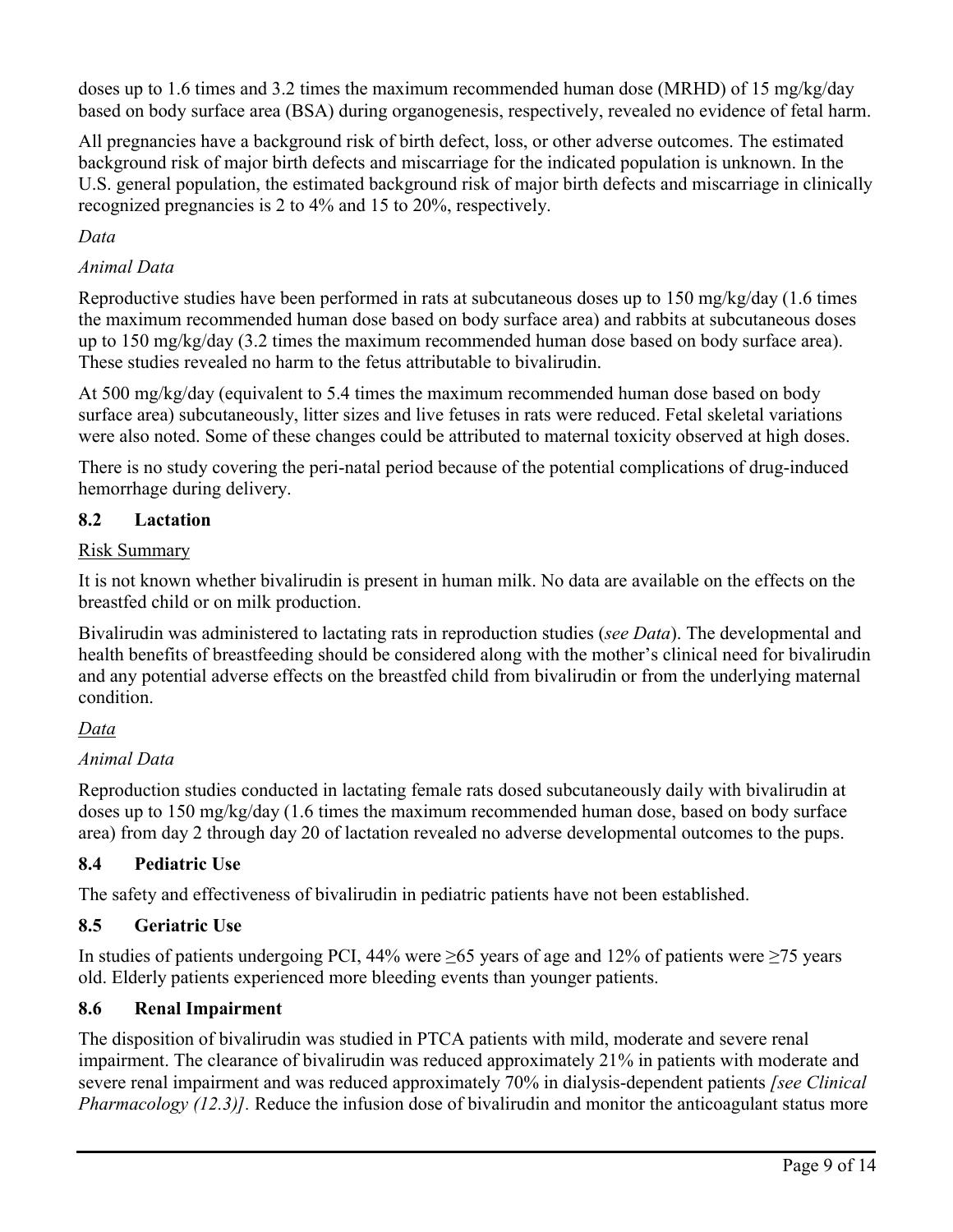frequently in patients with renal impairment creatinine clearance less than 30 mL/min (by Cockcroft Gault equation) *[see Dosage and Administration (2.2)].*

# **10 OVERDOSAGE**

Cases of overdose of up to 10 times the recommended bolus or continuous infusion dose of bivalirudin have been reported in clinical trials and in postmarketing reports. A number of the reported overdoses were due to failure to adjust the infusion dose of bivalirudin in persons with renal dysfunction including persons on hemodialysis *[see Dosage and Administration (2.2)]*. Bleeding, as well as deaths due to hemorrhage, have been observed in some reports of overdose. In cases of suspected overdosage, discontinue bivalirudin immediately and monitor the patient closely for signs of bleeding. There is no known antidote to bivalirudin. Bivalirudin is hemodialyzable *[see Clinical Pharmacology (12.3)].*

# **11 DESCRIPTION**

Bivalirudin is a specific and reversible direct thrombin inhibitor. Bivalirudin is a synthetic, 20 amino acid peptide, with the chemical name of D-phenylalanyl-L-prolyl-L-arginyl-L-prolyl-glycyl-glycyl-glycylglycyl-L-asparagyl-glycyl-L-aspartyl-L-phenylalanyl-L-glutamyl-L-glutamyl-L-isoleucyl-L-prolyl-Lglutamyl-L-glutamyl-L-tyrosyl-L-leucine. The active pharmaceutical ingredient is in the form of bivalirudin trifluoroacetate as a white to off-white powder. The chemical name for bivalirudin trifluoroacetate is D-phenylalanyl-L-prolyl-L-arginyl-L-prolyl-glycyl-glycyl-glycyl-glycyl-L-asparagylglycyl-L-aspartyl-L-phenylalanyl-L-glutamyl-L-glutamyl-L-isoleucyl-L-prolyl-L-glutamyl-L-glutamyl-Ltyrosyl-L-leucine trifluoroacetate (**Figure 8**). The molecular weight of bivalirudin is 2180 daltons (anhydrous free base peptide).

# **Figure 8. Structure formula for bivalirudin trifluoroacetate**



Bivalirudin is supplied as a sterile white lyophilized powder, in single-dose ADD-Vantage™ vials. Each ADD-Vantage™ vial contains 250 mg bivalirudin, equivalent to an average of 275 mg of bivalirudin trifluoroacetate\*, 125 mg mannitol, and sodium hydroxide to adjust the pH to 5 to 6 (equivalent of approximately 12.5 mg sodium). When reconstituted in the ADD-Vantage™ Flexible Diluent Container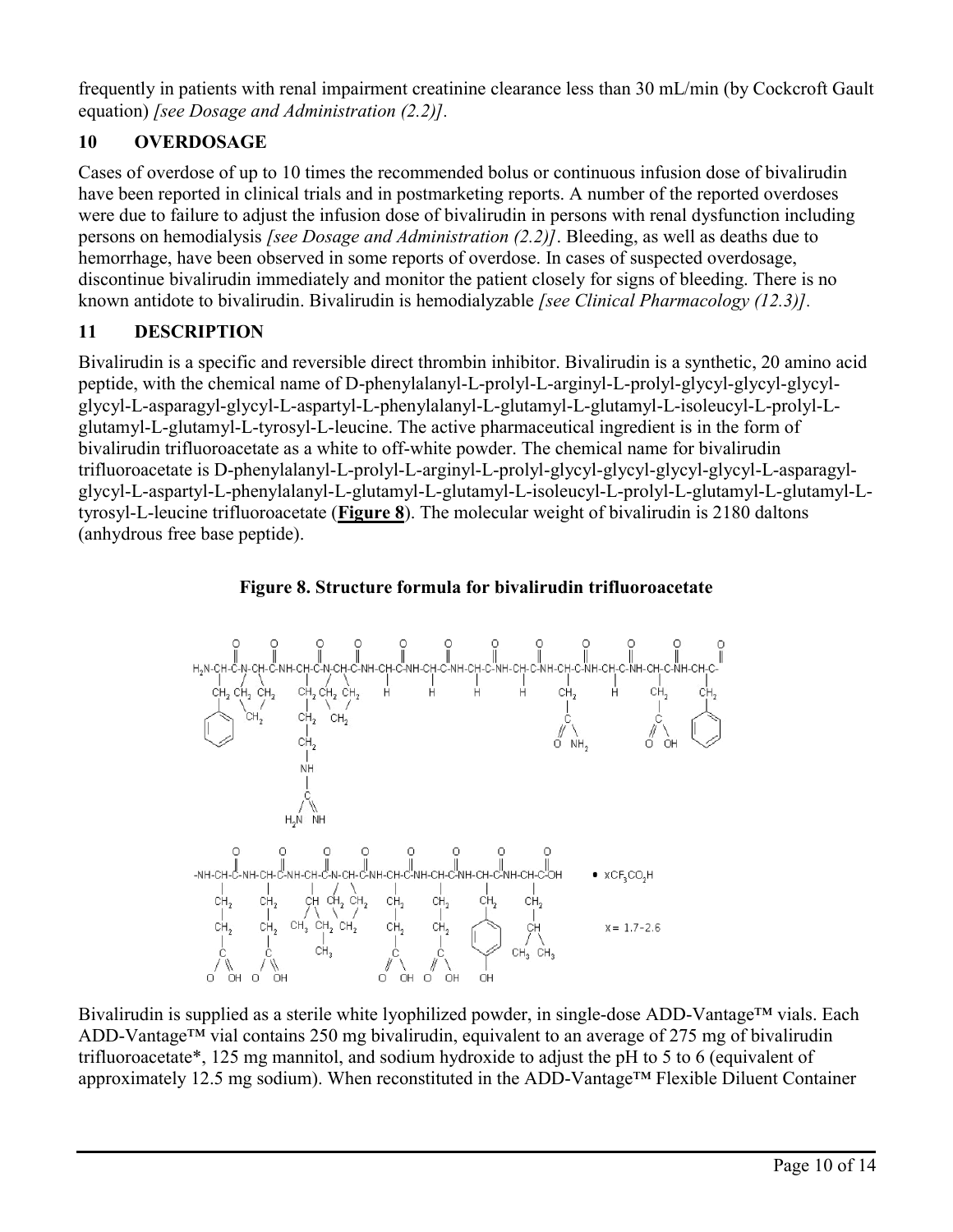containing 5% Dextrose injection or 0.9% Sodium Chloride injection, the product yields a clear to opalescent, colorless to slightly yellow solution, pH 5 to 6.

\* *The range of bivalirudin trifluoroacetate is 270 mg to 280 mg based on a range of trifluoroacetic acid composition of 1.7 to 2.6 equivalents.*

# **12 CLINICAL PHARMACOLOGY**

# **12.1 Mechanism of Action**

Bivalirudin directly inhibits thrombin by specifically binding both to the catalytic site and to the anion-binding exosite of circulating and clot-bound thrombin. Thrombin is a serine proteinase that plays a central role in the thrombotic process, acting to cleave fibrinogen into fibrin monomers and to activate Factor XIII to Factor XIIIa, allowing fibrin to develop a covalently cross-linked framework which stabilizes the thrombus; thrombin also activates Factors V and VIII, promoting further thrombin generation, and activates platelets, stimulating aggregation and granule release. The binding of bivalirudin to thrombin is reversible as thrombin slowly cleaves the bivalirudin-Arg<sub>3</sub>-Pro<sub>4</sub> bond, resulting in recovery of thrombin active site functions.

In *in vitro* studies, bivalirudin inhibited both soluble (free) and clot-bound thrombin, was not neutralized by products of the platelet release reaction, and prolonged the activated partial thromboplastin time (aPTT), thrombin time (TT), and prothrombin time (PT) of normal human plasma in a concentration-dependent manner. The clinical relevance of these findings is unknown.

# **12.2 Pharmacodynamics**

In healthy volunteers and patients (with  $\geq$ 70% vessel occlusion undergoing routine PTCA), bivalirudin exhibited dose- and concentration-dependent anticoagulant activity as evidenced by prolongation of the ACT, aPTT, PT, and TT. Intravenous administration of bivalirudin produces an immediate anticoagulant effect. Coagulation times return to baseline approximately 1 hour following cessation of bivalirudin administration. Bivalirudin also increases INR. Therefore ,INR measurements made in bivalirudin treated patients may not be useful for determining the appropriate dose of warfarin.

In 291 patients with ≥70% vessel occlusion undergoing routine PTCA, a positive correlation was observed between the dose of bivalirudin and the proportion of patients achieving ACT values of 300 sec or 350 sec. At a bivalirudin dose of 1 mg/kg IV bolus plus 2.5 mg/kg/h IV infusion for 4 hours, followed by 0.2 mg/kg/h, all patients reached maximal ACT values >300 sec.

# **12.3 Pharmacokinetics**

Bivalirudin exhibits linear pharmacokinetics following IV administration to patients undergoing PTCA. In these patients, a mean steady state bivalirudin concentration of  $12.3 \pm 1.7$  mcg/mL is achieved following an IV bolus of 1 mg/kg and a 4-hour 2.5 mg/kg/h IV infusion.

# *Distribution*

Bivalirudin does not bind to plasma proteins (other than thrombin) or to red blood cells.

# *Elimination*

Bivalirudin has a half-life of 25 minutes in PTCA patients with normal renal function. The total body clearance of bivalirudin in PTCA patients with normal renal function is 3.4 mL/min/kg.

# *Metabolism*

Bivalirudin is metabolized by proteolytic cleavage.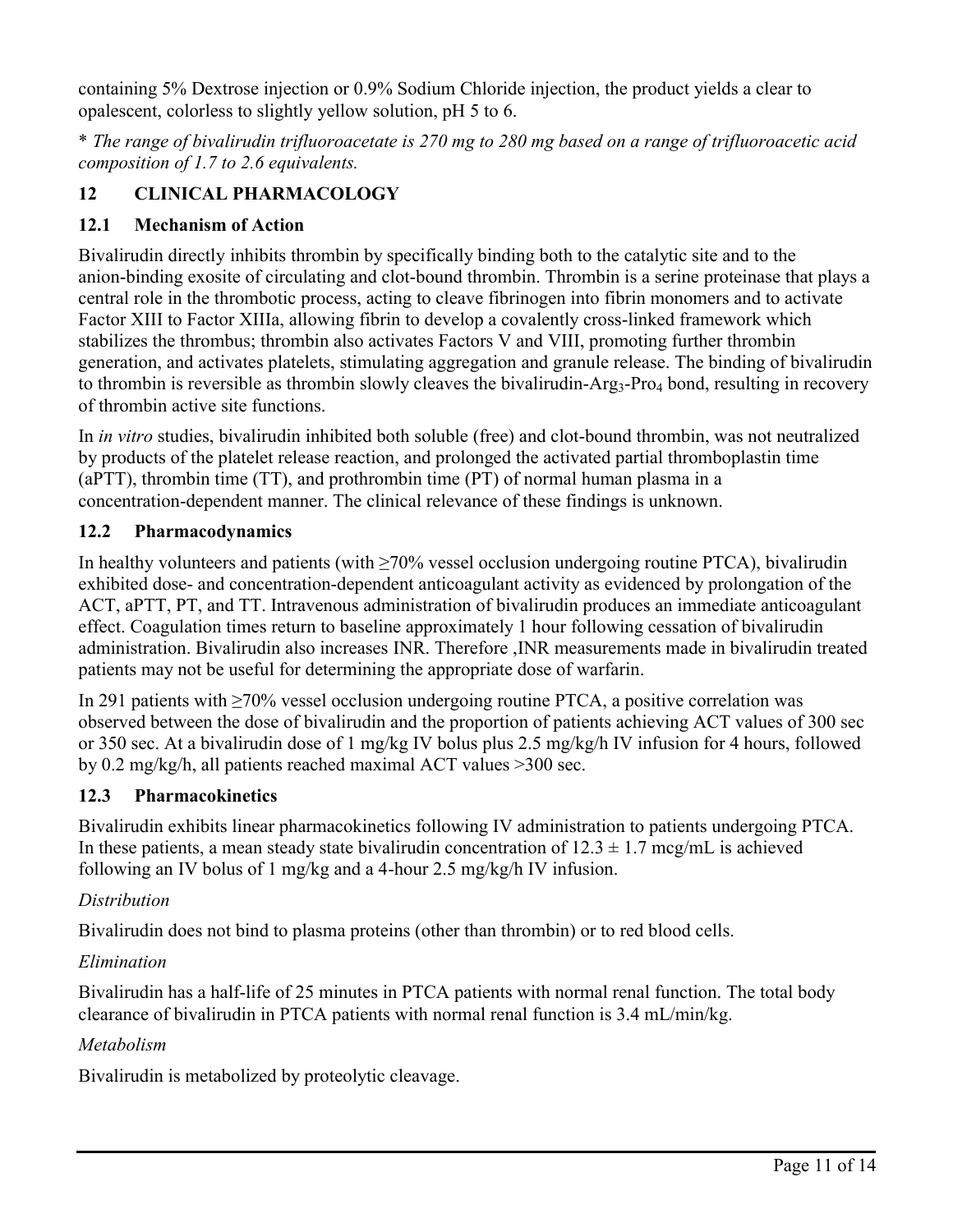## *Excretion*

Bivalirudin undergoes glomerular filtration. Tubular secretion and tubular reabsorption are also implicated in the excretion of bivalirudin, although the extent is unknown.

### *Specific Populations*

### *Patients with Renal Impairment*

Total body clearance was similar for PTCA patients with normal renal function and with mild renal impairment. Clearance was reduced by 21% in patients with moderate and severe renal impairment with a half-life of 34 and 57 minutes, respectively. In dialysis patients, clearance was reduced by 70%, with a half-life of 3.5 hours. Approximately 25% bivalirudin is cleared by hemodialysis.

# **13 NONCLINICAL TOXICOLOGY**

### **13.1 Carcinogenesis, Mutagenesis, Impairment of Fertility**

No long-term studies in animals have been performed to evaluate the carcinogenic potential of bivalirudin. Bivalirudin displayed no genotoxic potential in the *in vitro* bacterial cell reverse mutation assay (Ames test), the *in vitro* Chinese hamster ovary cell forward gene mutation test (CHO/HGPRT), the *in vitro* human lymphocyte chromosomal aberration assay, the *in vitro* rat hepatocyte unscheduled DNA synthesis (UDS) assay, and the *in vivo* rat micronucleus assay. Fertility and general reproductive performance in rats were unaffected by subcutaneous doses of bivalirudin up to 150 mg/kg/day, about 1.6 times the dose on a body surface area basis  $(mg/m<sup>2</sup>)$  of a 50 kg person given the maximum recommended dose of 15 mg/kg/day.

# **14 CLINICAL STUDIES**

### Bivalirudin Angioplasty Trial (BAT)

In the BAT studies, patients with unstable angina undergoing PCI were randomized 1:1 to a 1 mg/kg bolus of bivalirudin and then 2.5 mg/kg/h for four hours and then 0.2 mg/kg/h for 14 to 20 hours or to 175 IU/kg bolus of heparin followed by an 18 to 24 hour infusion of 15 IU/kg/h infusion. Additional heparin but not bivalirudin could be administered for ACT <350 seconds. The studies were designed to demonstrate the superiority of bivalirudin to heparin on the occurrence of any of the following during hospitalization up to seven days of death, MI, abrupt closure of dilated vessel, or clinical deterioration requiring revascularization or placement of an aortic balloon pump.

The 4,312 subjects ranged in age from 29 to 90 (median 63) years. 68% were male, and 91% were Caucasian. Median weight was 80 kg (39 to 120 kg). 741 (17%) subjects had post-MI angina. Twenty-three percent of patients were treated with heparin within one hour prior to randomization.

The studies did not demonstrate that bivalirudin was statistically superior to heparin for reducing the risk of death, MI, abrupt closure of the dilated vessel, or clinical deterioration requiring revascularization or placement of an aortic balloon pump, but the occurrence of these events was similar in both treatment groups. Study outcomes are shown in Table 3.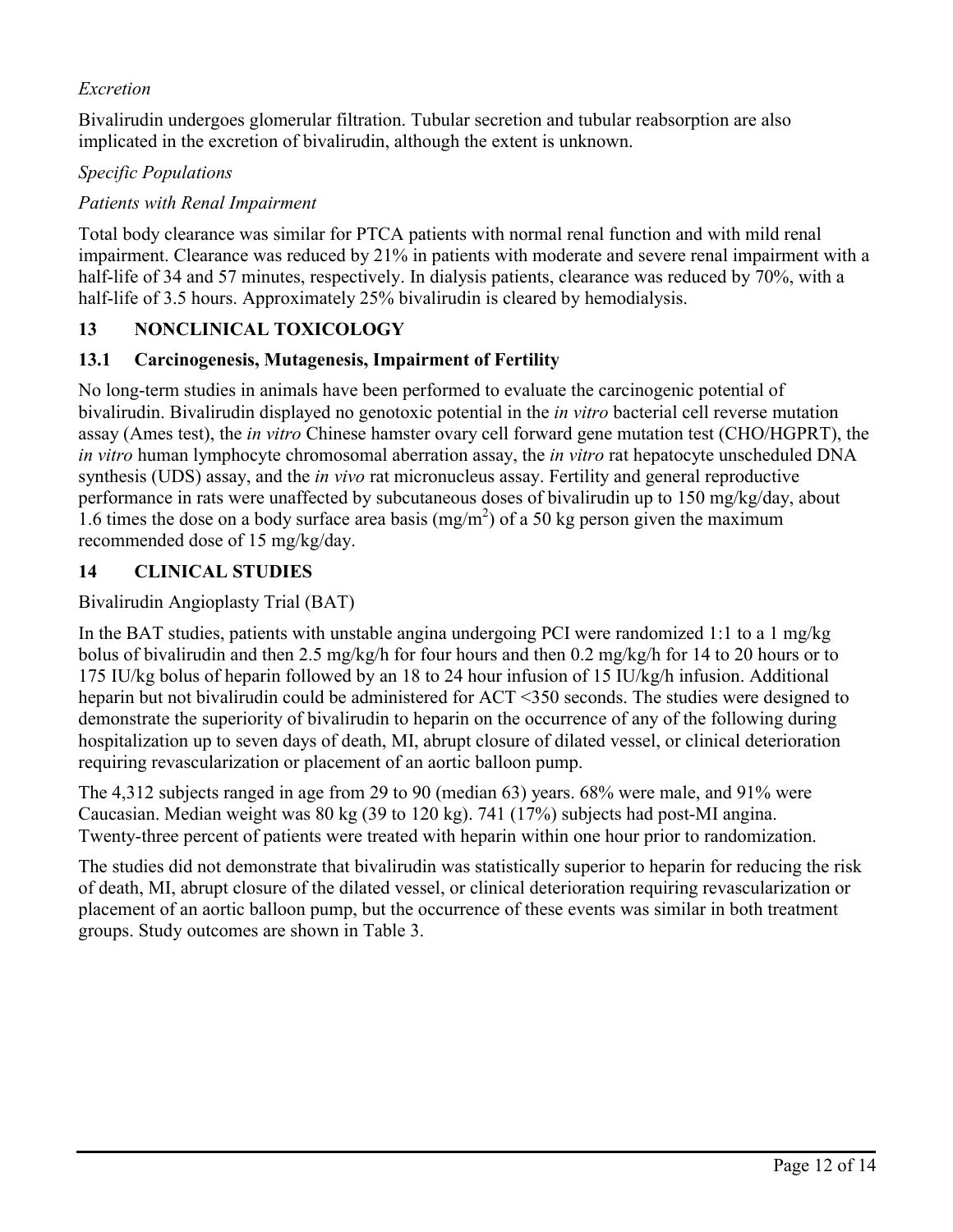| <b>Endpoint</b>               | <b>BIVALIRUDIN</b><br>$(n=2,161)$ | <b>HEPARIN</b><br>$(n=2,151)$ |
|-------------------------------|-----------------------------------|-------------------------------|
| Primary Endpoint <sup>1</sup> | 7.9%                              | $9.3\%$                       |
| Death, MI, revascularization  | $6.2\%$                           | 7.9%                          |
| Death                         | $0.2\%$                           | $0.2\%$                       |
| MI                            | 3.3%                              | $4.2\%$                       |

# **Table 3. Incidences of In-hospital Endpoints in BAT Trial**

1 A composite of death or MI or clinical deterioration of cardiac origin requiring revascularization or placement of an aortic balloon pump or angiographic evidence of abrupt vessel closure.

### *AT-BAT Trial (NCT# 00043940)*

This was a single-arm open-label study in which 51 patients with heparin-induced thrombocytopenia (HIT) or heparin-induced thrombocytopenia and thrombosis syndrome (HITTS) underwent PCI. The majority of patients achieved adequate ACT at the time of device activation and no major bleeding was reported. Evidence for the diagnosis of HIT/HITTS was based on a clinical history of a decrease of platelets in patients after heparin administration [new diagnosis or history of clinically suspected or objectively documented HIT/HITTS defined as either: 1) HIT: positive heparin-induced platelet aggregation (HIPA) or other functional assay where the platelet count has decreased to <100,000/mL (minimum 30% from prior to heparin), or has decreased to <150,000/mL (minimum 40% from prior to heparin), or has decreased as above within hours of receiving heparin in a patient with a recent, previous exposure to heparin; 2) HITTS: thrombocytopenia as above plus arterial or venous thrombosis diagnosed by physician examination/laboratory and/or appropriate imaging studies]. Patients ranged in age from 48 to 89 years (median 70); weight ranged from 42 to 23 kg (median 76); 50% were male and 50% were female. Bivalirudin was administered as either 1 mg/kg bolus followed by 2.5 mg/kg/h (high dose in 28 patients) or 0.75 mg/kg bolus followed by a 1.75 mg/kg/h infusion (lower dose in 25 patients) for up to 4 hours. Ninety-eight percent of patients received aspirin, 86% received clopidogrel and 19% received GPIs.

The median ACT values at the time of device activation were 379 sec (high dose) and 317 sec (lower dose). Following the procedure, 48 of the 51 patients (94%) had TIMI grade 3 flow and stenosis <50%. One patient died during a bradycardic episode 46 hours after successful PCI, another patient required surgical revascularization, and one patient experienced no flow requiring a temporary intra-aortic balloon.

Two of the fifty-one patients with the diagnosis of HIT/HITTS developed thrombocytopenia after receiving bivalirudin and GPIs.

# **16 HOW SUPPLIED/STORAGE AND HANDLING**

# **16.1 How Supplied**

Bivalirudin for Injection is supplied as a sterile, lyophilized powder in single-dose, ADD-Vantage™ vials. Each vial contains 250 mg of bivalirudin equivalent to an average of 275 mg of bivalirudin trifluoroacetate\*.

\* *The range of bivalirudin trifluoroacetate is 270 to 280 mg based on a range of trifluoroacetic acid composition of 1.7 to 2.6 equivalents.*